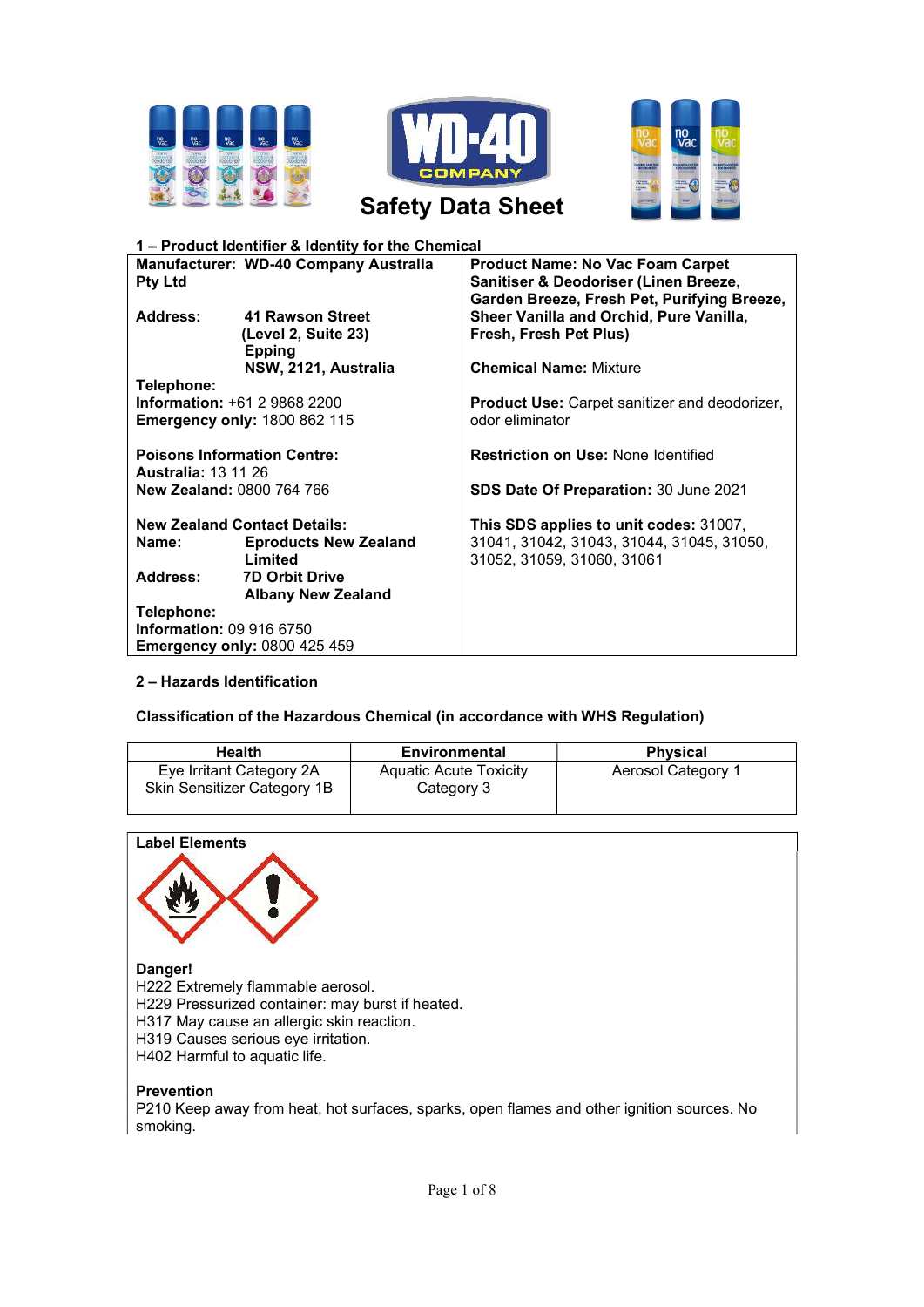P211 Do not spray on an open flame or other ignition source.

P251 Do not pierce or burn, even after use.

P261 Avoid breathing mist or vapors.

P264 Wash hands thoroughly after handling.

P272 Contaminated work clothing should not be allowed out of the workplace.

P273 Avoid release to the environment.

P280 Wear eye protection and protective gloves.

## Response

P305+P351+P338 IF IN EYES: Rinse cautiously with water for several minutes. Remove contact lenses, if present and easy to do. Continue rinsing.

P337+P313 If eye irritation persists: Get medical attention.

P302+P352 IF ON SKIN: Wash with plenty of soap and water.

P333+P313 If skin irritation or rash occurs: Get medical attention.

P362+P364 Take off contaminated clothing and wash it before reuse.

Storage

P410+P412 Protect from sunlight. Do not expose to temperatures exceeding 50°C/122°F. Disposal

P501 Dispose of contents and container in accordance with local and national regulations.

## Other Hazards that do not Result in Classification: None

## 3 - Composition/Information on Ingredients

| Ingredient                   | CAS#               | <b>Weight Percent</b> | <b>Substance</b><br><b>Classification</b>                                                                                                     |
|------------------------------|--------------------|-----------------------|-----------------------------------------------------------------------------------------------------------------------------------------------|
| Water                        | 7732-18-5          | $>60\%$               | Not Hazardous                                                                                                                                 |
| Hydrocarbon Propellant (n-   | 106-97-8           | 10-20%                | Flam. Gas Cat 1 (H220)                                                                                                                        |
| Butane, Iso-butane, Propane) | 75-28-5<br>74-98-6 |                       | Press. Gas (H280)                                                                                                                             |
| Ethanol                      | 64-17-5            | < 2%                  | Flam. Liq. Cat 2 (H225)<br>Eye Irrit. Cat 2 (H319)                                                                                            |
| Fragrance                    | Mixture            | $2\%$                 | Eye Irrit. Cat 2 (H319)<br>Skin Sens. Cat 1B<br>(H317)<br>Aquatic Acute Cat 2<br>(H401)                                                       |
| Surfactant                   | Proprietary        | 1%                    | Acute Tox. Cat 2 (H330)<br>Eye Dam. Cat 1 (H318)<br>Skin Irrit. Cat 2 (H315)<br>Aquatic Acute Cat 3<br>(H402)                                 |
| Sodium Benzoate              | 532-32-1           | $< 0.5\%$             | Eye Irrit. Cat $2$ (H $319$ )                                                                                                                 |
| 2-Phenylphenol               | 90-43-7            | $< 0.5\%$             | Eye Dam. Cat 1 (H318)<br>Skin Irrit. Cat 2 (H315)<br>STOT SE Cat 3 (H335)<br>Aquatic Acute Cat 1<br>(H400)<br>Aquatic Chronic Cat 1<br>(H410) |

See Section 16 for full text of GHS Classification and H phrases

## 4 – First Aid Measures

Ingestion (Swallowed): Rinse out mouth and give sips of water. Do not induce vomiting unless directed to do so by medical personnel. Call a Poisons Information Center (phone 13 11 26 from anywhere in Australia or 0800 764 766 in New Zealand).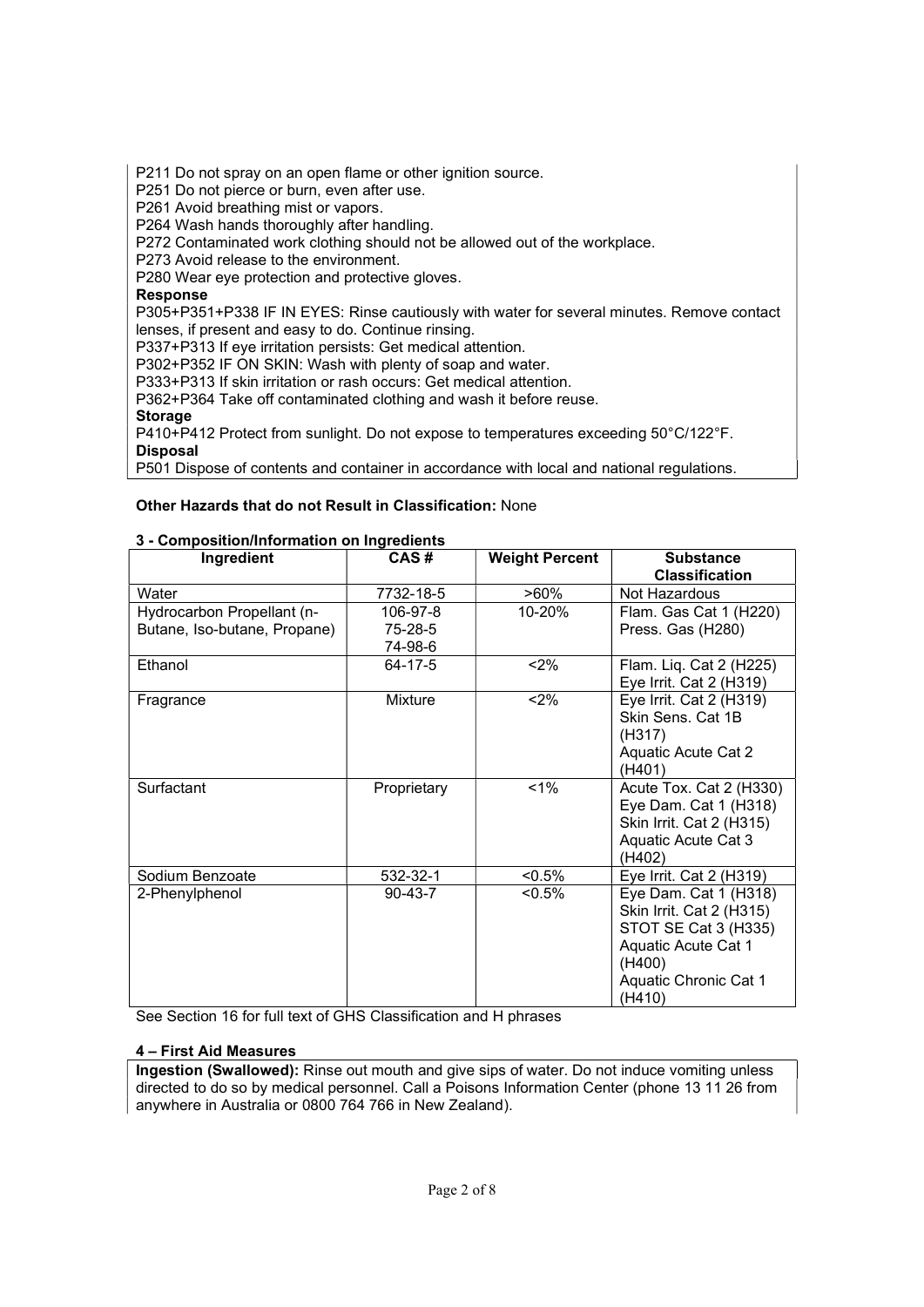Eye Contact: Flush thoroughly with water. Remove contact lenses if present after the first 5 minutes and continue flushing for several more minutes. Get medical attention if irritation persists. Skin Contact: Wash with soap and water. If irritation or rash develops, get medical attention. Inhalation (Breathing): If irritation is experienced, move to fresh air. Get medical attention if irritation or other symptoms develop and persist.

Most Important Symptoms: May cause moderate eye irritation. May cause skin sensitization. Excessive inhalation can cause headache, drowsiness, nausea and lack of coordination. Breathing large amounts of spray may cause irritation of respiratory tract. Ingestion of the liquid

may cause mild gastrointestinal upset involving nausea, vomiting and diarrhea.

Indication of Immediate Medical Attention and Special Treatment, if Needed: Immediate medical attention is not normally required.

# 5 – Fire Fighting Measures

Suitable Extinguishing Media: Use water fog, dry chemical, carbon dioxide or foam. Cool fire exposed containers with water.

Specific Hazards Arising from the Chemical: Extremely flammable aerosol. Contents under pressure. Keep away from ignition source and open fire. Exposure of containers to extreme heat and flames can cause them to rupture often with violent force. A propellant and air mixture can create an explosion hazard in confined spaces.

Special Protective Equipment and Precautions for Fire-Fighters: Firefighters should always wear positive pressure self-contained breathing apparatus and full protective clothing. Use shielding to protect against bursting containers. Cool fire-exposed containers with water.

# 6 – Accidental Release Measures

Personal Precautions, Protective Equipment and Emergency Procedures: Wear appropriate protective clothing (see Section 8). Eliminate all sources of ignition and ventilate area. Environmental Precautions: Avoid releases to the environment. Report spills to authorities as required.

Methods and Materials for Containment/Cleanup: Leaking cans should be placed in a plastic bag or open pail until the pressure has dissipated. Contain and collect liquid with an inert absorbent and place in a container for disposal. Clean spill area thoroughly.

# 7 – Handling and Storage

Precautions for Safe Handling: Avoid prolonged contact with eyes and skin. Avoid breathing vapors or aerosols. Intentional misuse by deliberately concentrating vapors and inhaling can be harmful or fatal. Use only with adequate ventilation. Keep away from heat, sparks, pilot lights, hot surfaces and open flames. Unplug electrical tools, motors and appliances before spraying or bringing the can near any source of electricity. Electricity can burn a hole in the can and cause contents to burst into flames. To avoid serious burn injury, do not let the can touch battery terminals, electrical connections on motors or appliances or any other source of electricity. Wash thoroughly with soap and water after handling. Keep containers closed when not in use. Keep out of the reach of children. Do not puncture, crush or incinerate containers, even when empty. Conditions for Safe Storage, including any incompatibilities: Store in a cool, dry, ventilated area away from incompatible materials. Protect from physical damage. Do not store in direct sunlight, near open flames or above temperatures greater than 50°C.

| <b>Chemical</b> | <b>Occupational Exposure</b><br>Limits                                                          | <b>Biological Limit Value</b> |
|-----------------|-------------------------------------------------------------------------------------------------|-------------------------------|
| Water           | None Established                                                                                | None Established              |
| n-Butane        | 800 ppm TWA AU OEL<br>800 ppm TWA NZ OEL<br>1000 ppm STEL ACGIH TLV<br>(as Butane, all isomers) | None Established              |
| Iso-butane      | NZ-Simple Asphyxiant-may                                                                        | None Established              |

## 8 – Exposure Controls /Personal Protection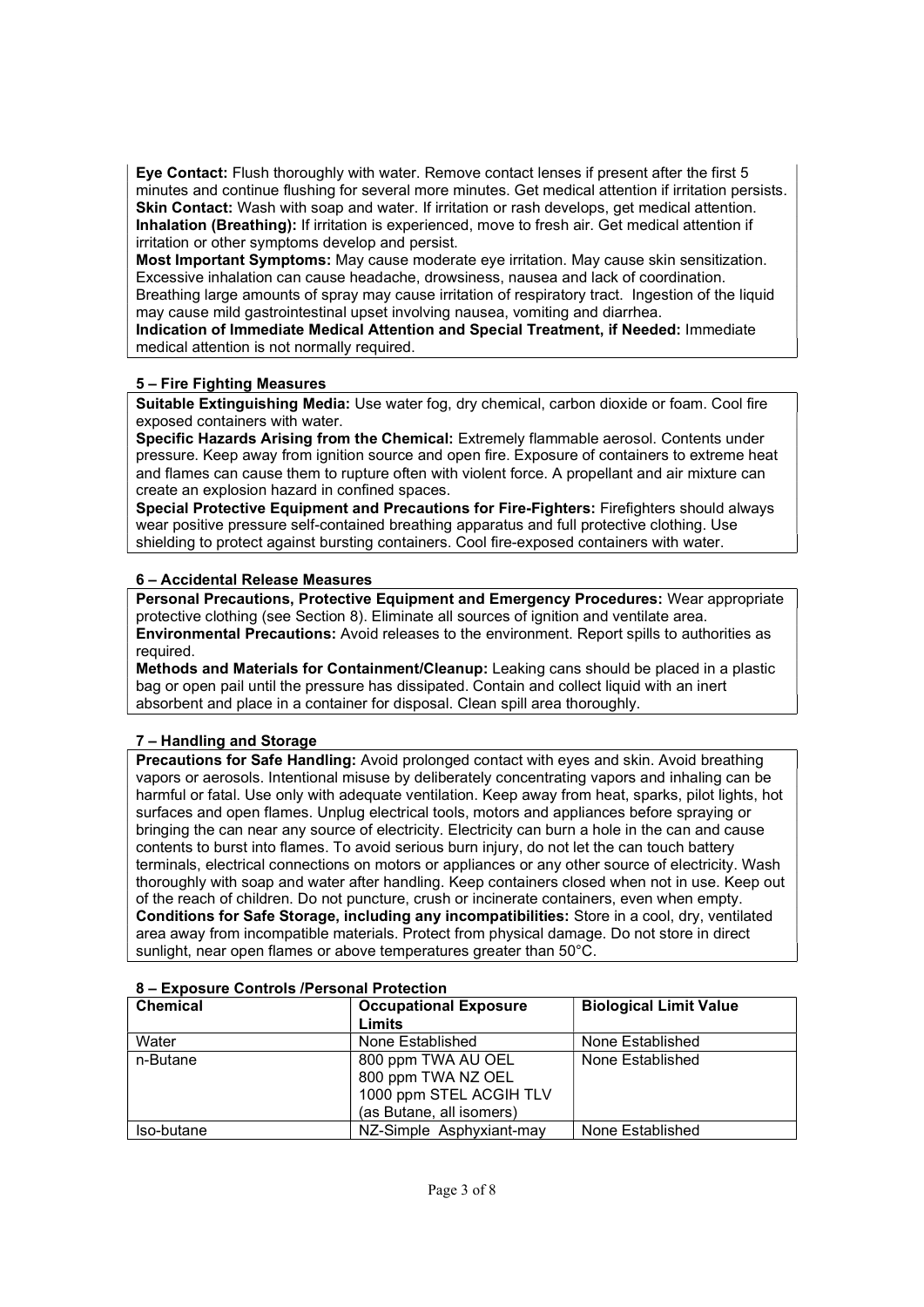|                 | present an explosion hazard<br>1000 ppm STEL ACGIH TLV<br>(as Butane, all isomers)                                                                     |                  |
|-----------------|--------------------------------------------------------------------------------------------------------------------------------------------------------|------------------|
| Propane         | Asphyxiant - See Chapter 10<br>of Safe Work Australia<br><b>Exposure Standard</b><br>NZ-WESes: Simple<br>Asphyxiant-may present an<br>explosion hazard | None Established |
| Ethanol         | 1000 ppm TWA AU OEL<br>1000 ppm TWA NZ OEL<br>1000 ppm STEL ACGIH TLV                                                                                  | None Established |
| Fragrance       | None Established                                                                                                                                       | None Established |
| Surfactant      | None Established                                                                                                                                       | None Established |
| Sodium Benzoate | None Established                                                                                                                                       | None Established |
| 2-Phenylphenol  | None Established                                                                                                                                       | None Established |

The Following Controls are Recommended for Normal Consumer Use of this Product Appropriate Engineering Controls: Good general ventilation is adequate for normal use. When using large amounts, open windows or use a fan to ventilate the area. Personal Protection:

Eye Protection: Avoid eye contact. Always spray product away from your face.

Skin Protection: Avoid prolonged or repeated skin contact. Wash hands with soap and water after use.

Respiratory Protection: None needed for normal use with adequate ventilation.

For Bulk Processing or Workplace Use the Following Controls are Recommended Appropriate Engineering Controls: Use adequate general and local exhaust ventilation to maintain exposure levels below that occupational exposure limits.

Personal Protection:

Eye Protection: Safety goggles recommended where eye contact is possible.

Skin Protection: Wear appropriate protective clothing and chemical-resistant gloves to avoid prolonged or repeated skin contact.

Respiratory Protection: None required if ventilation is adequate. If the occupational exposure limits are exceeded, wear an approved respirator. Respirator selection and use should be based on contaminant type, form and concentration. Follow applicable regulations and good Industrial Hygiene practice.

Work/Hygiene Practices: Eye wash facilities should be available. Wash hands after handling. Other Protective Equipment: None required.

| $3 - r$ reported and Orienthcal Froperies |                                  |                                              |                |
|-------------------------------------------|----------------------------------|----------------------------------------------|----------------|
| Appearance and Odor:                      | Aerosol spray. Pleasant<br>odor. | Partition Coefficient of<br>n-octanol/water: | Not determined |
|                                           |                                  |                                              |                |
| Odor Threshold:                           | Not determined                   | Auto-ignition                                | Not determined |
|                                           |                                  | temperature:                                 |                |
| pH:                                       | Not determined                   | Decomposition                                | Not determined |
|                                           |                                  | Temperature:                                 |                |
| Melting/Freezing Point:                   | Not applicable                   | Viscosity:                                   | Not determined |
| Boiling Point / Range:                    | 100°C (212°F) (Water)            | Specific Heat Value:                         | Not determined |
| Flash Point:                              | Not determined                   | Particle Size:                               | Not applicable |
| <b>Evaporation Rate</b>                   | $<$ 1 (liquid)                   | VOC:                                         | Not determined |
| (Butyl Acetate = 1):                      |                                  |                                              |                |
| Flammability (solid, gas):                | Not applicable                   | Percent Volatile:                            | Not determined |
| Flammable Limits:                         | LEL: 1.5 UEL: 9.6                | <b>Saturated Vapor</b>                       | Not determined |
|                                           | (Propellant)                     | Concentration:                               |                |
| Vapor Pressure:                           | Not determined                   | Release of invisible                         | Not determined |

#### 9 – Physical and Chemical Properties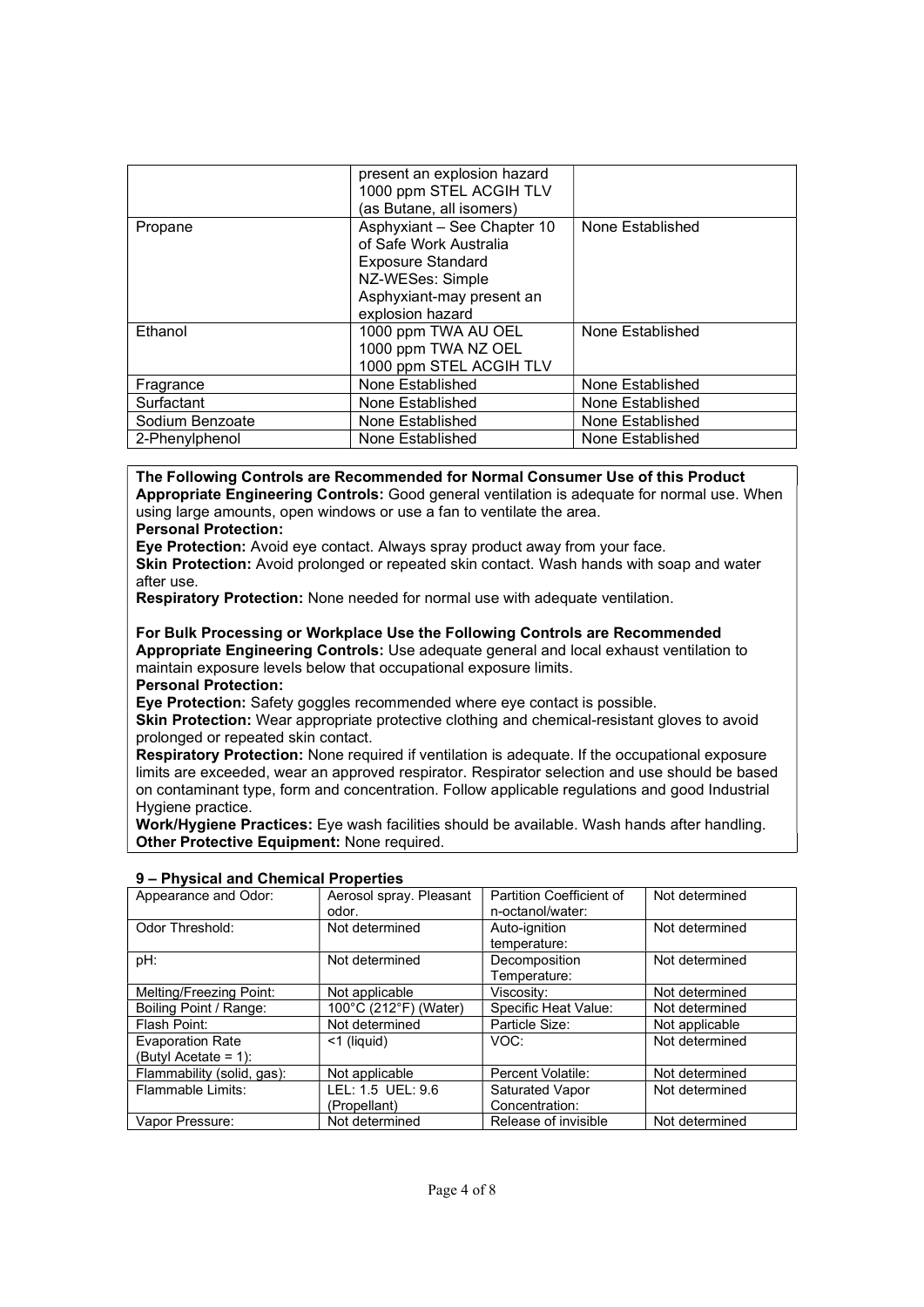|                               |      | flammable vapors and      |                   |
|-------------------------------|------|---------------------------|-------------------|
|                               |      | aases:                    |                   |
| Vapor Density (air = 1):      |      | <b>Aerosol Protection</b> |                   |
|                               |      | Level (NFPA 30B):         |                   |
| Relative Density (Water = 1): | ~1.0 | Solubility:               | Miscible in water |

## 10 – Stability and Reactivity

Reactivity: Non-reactive

Chemical Stability: Stable under normal storage conditions.

Possibility of Hazardous Reactions: Hazardous polymerization will not occur.

Conditions to Avoid: Avoid extreme heat, flames and other sources of ignition. Avoid physical damage to aerosol can.

Incompatible Materials: Strong oxidizers.

Hazardous Decomposition Products: Carbon monoxide and carbon dioxide.

## 11 – Toxicological Information

#### Health Hazards:

Ingestion: Swallowing is an unlikely route of exposure for an aerosol product. Swallowing large amounts of liquid may produce mild gastrointestinal upset involving nausea, vomiting and diarrhea.

Eye Contact: Liquid sprayed into eyes may cause moderate irritation. May cause redness, stinging, swelling, and tearing.

Skin Contact: Prolonged and/or repeated contact may produce mild irritation and defatting with possible dermatitis. May cause an allergic skin reaction.

Inhalation: No adverse effects expected in an otherwise healthy individual exposed to this product during normal use. Excessive inhalation can cause headache, drowsiness, nausea and lack of coordination. Breathing large amounts of spray may cause irritation of respiratory tract. Intentional abuse may be harmful or fatal.

Chronic Exposure: None known.

Medical Conditions Aggravated by Exposure: Preexisting eye, skin and respiratory conditions may be aggravated by exposure.

## Acute Toxicity Values:

Water: Not toxic

Ethanol: Oral rat LD50: 10,470 mg/kg, Inhalation rat LC50:117-125 mg/L/4hr, Skin rabbit LD50: 17,100 mg/kg

Fragrance: No toxicity data available

Surfactant: Oral rat LD50: >5000 mg/kg, Inhalation rat LC50:0.05-0.5 mg/L/4hr

Sodium Benzoate: Oral rat LD50: 3140 mg/kg, Inhalation rat LC50: >12.2 mg/L/4hr, Skin rabbit LD50: >2000 mg/kg

2-Phenylphenol: Oral rat LD50: 2733 mg/kg,

Skin Corrosion/Irritation: No data available for mixture. Based on the ingredients, this product is not classified as a skin irritant.

Serious Eye Damage/Irritation: No data available for mixture. Based on the ingredients, this product is classified as an eye irritant.

Respiratory or Skin Sensitization: This product is expected to cause skin sensitization.

Germ Cell Mutagenicity: None of the components have been found to be mutagenic.

Carcinogenicity: None of the components are listed as a carcinogen or suspected carcinogen by IARC, NTP, ACGIH, US OSHA or the EU CLP.

Reproductive Toxicity: Ethanol consumed in alcoholic beverages causes adverse effects on the unborn child. None of the other components are known to cause adverse reproductive effects Specific Target Organ Toxicity:

Single Exposure: No data available.

Repeated Exposure: No data available.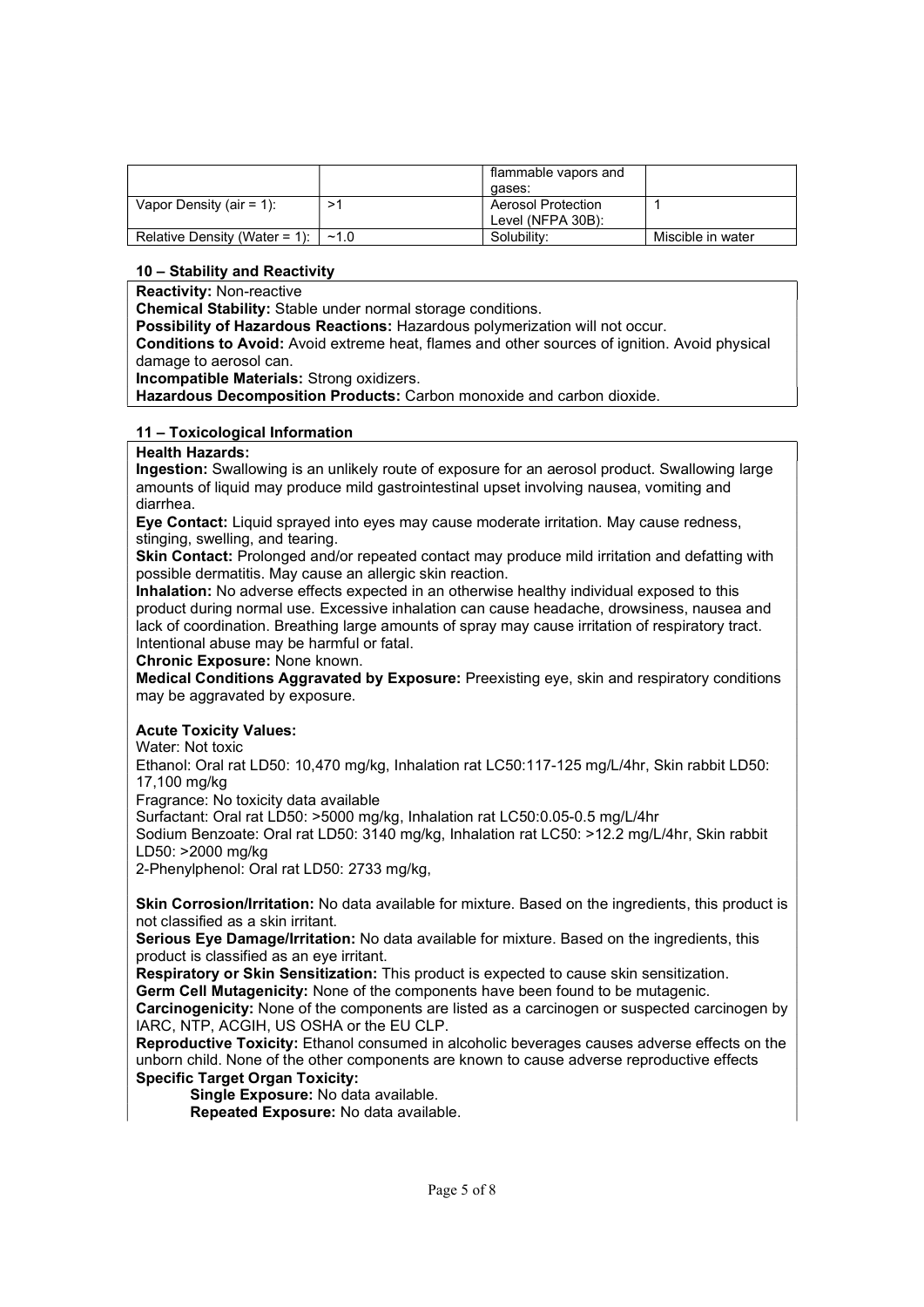Aspiration Hazard: Based on the ingredients, this product is not expected to present an aspiration hazard.

## 12 – Ecological Information

## Ecotoxicity:

Ethanol: 96 hr LC50 Pimephales promelas: 14,200 mg/L, 48 hr EC50 Ceriodaphnia dubai: 5012 mg/L

Surfactant: 96hr LC50 Zebra fish: 32.1 mg/L, 48 hr EC50 Daphnia magna: 8.91 mg/L 2-Phenylphenol: 96 hr LC50 Zebra fish: 4.5 mg/L, 48 hr LC50 Daphnia magna: 2.7 mg/L, 21 days NOEC Pimephales promelas: 0.036 mg/L, 21 days NOEC Daphnia magna: 0.009 mg/L

This product has been classified as harmful to the aquatic environment based on the components. Releases to the environment should be avoided.

Persistence and Degradability: Ethanol is readily biodegradable. Bioaccumulative Potential: Ethanol is not bio accumulative. Mobility in Soil: No data available. Other Adverse Effects: None Known

## 13 - Disposal Considerations

Safe Handling and Disposal Method: Aerosol containers should not be punctured, compacted in home trash compactors or incinerated.

Disposal of Contaminated Packaging: Empty containers may be disposed of through normal waste management options.

Environmental Regulations: Dispose of all waste product, absorbents, and other materials in accordance with applicable Federal, state and local regulations.

# 14 – Transportation Information

IMDG Shipping Name: Aerosols IMDG Hazard Class: 2.1 UN Number: UN1950 Marine Pollutant: No

IATA Shipping Name: Aerosols, Flammable IATA Hazard Class: 2.1 UN Number: UN1950

ADG Shipping Name: Aerosols ADG Hazard Class: 2.1 UN Number: UN1950 Hazchem (Emergency Action) Code: 2YE (ADG7)

Special Precautions for User: WD-40 Company does not test aerosol cans to assure that they meet the pressure and other requirements for transport by air. We do not recommend that our aerosol products be transported by air.

## 15 – Regulatory Information

Montreal Protocol (Ozone Depleting Substances): None present The Stockholm Convention (Persistent Organic Pollutants): None present The Rotterdam Convention (Prior Informed Consent): Not applicable Basel Convention: Not applicable International Convention for the Prevention of Pollution from Ships (MARPOL): None present Standard for the Uniform Scheduling of Medicines and Poisons (SUSMP): Not applicable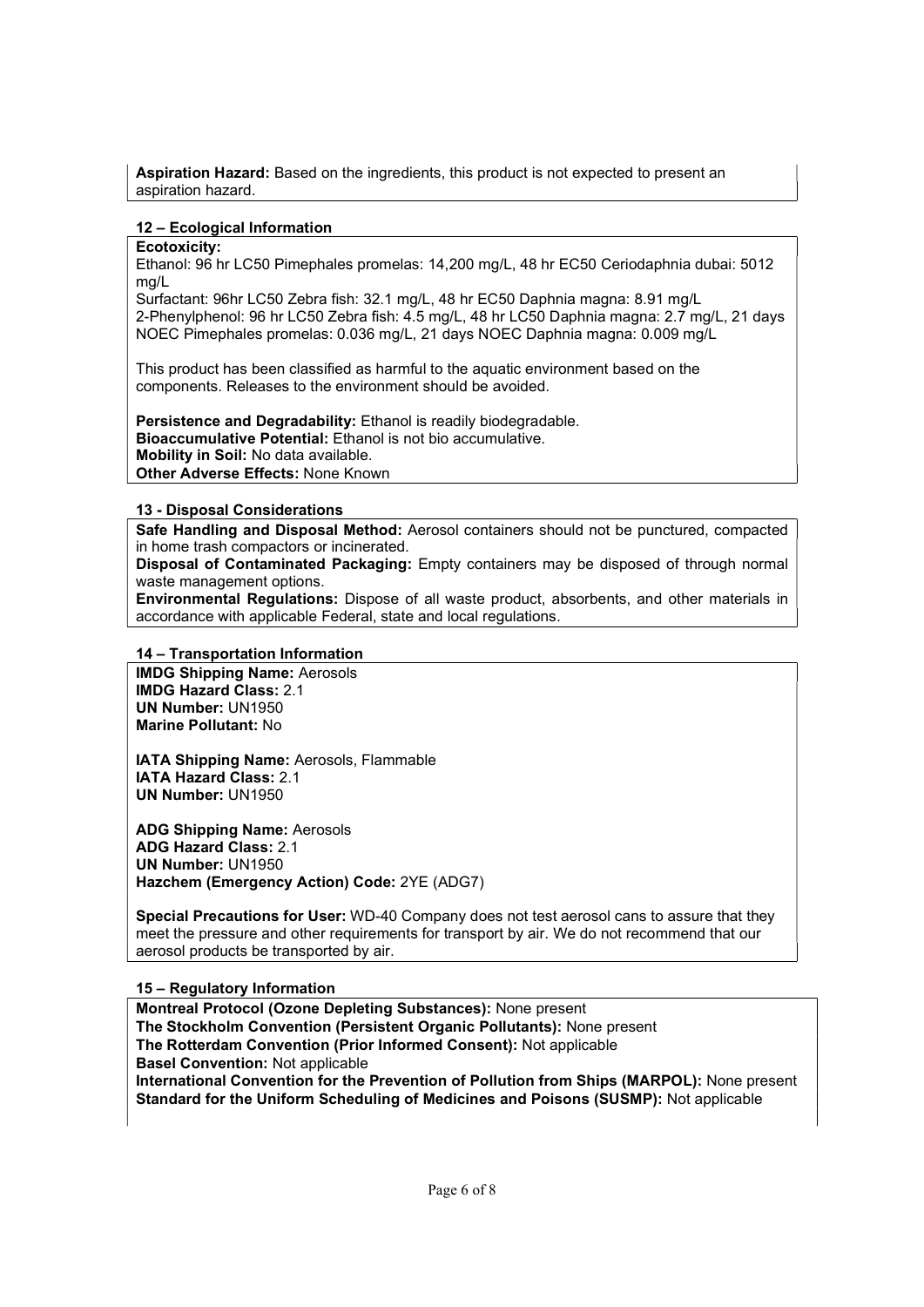Australian Inventory of Chemical Substances: All of the components of this product are listed on the AICS inventory.

## New Zealand:

HSNO Approval Number: HSR002515

Considered a Hazardous Substance according to the criteria of the New Zealand Hazardous Substances New Organisms legislation. Classified as Dangerous Good for transport purposes.

HSNO Hazard Classes: 2.1.2A, 6.4A, 6.5B, 9.1D

New Zealand Inventory: All the ingredients comply with the HSNO regulations.

## 16 – Other Information

REVISION DATE: 30 June 2021 CHANGE SUPERSEDES: 31 May 2019

Prepared By: Industrial Health & Safety Consultants, Inc.

Full Text of GHS Classification and H Phrases from Section 3: Acute Tox. Cat 2 Acute Toxicity Category 2 Aquatic Acute Cat 1 Aquatic Acute Toxicity Category 1 Aquatic Acute Cat 2 Aquatic Acute Toxicity Category 2 Aquatic Acute Cat 3 Aquatic Acute Toxicity Category 3 Aquatic Chronic Cat 1 Aquatic Chronic Toxicity Category 1 Eye Dam. Cat 1 Eye Damage Category 1 Eye Irrit. Cat 2 Eye Irritant Category 2 Flam. Gas Cat 1 Flammable Gas Category 1 Flam. Liq. Cat 2 Flammable Liquid Category 2 Press. Gas Compressed Gas Skin Irrit. Cat 2 Skin Irritant Category 2 Skin Sens. Cat 1 Skin Sensitizer Category 1 STOT SE Cat 3 Specific Target Organ Toxicity Single Exposure Category 3 H220 Extremely flammable gas. H225 Highly flammable liquid and vapor. H280 Contains gas under pressure; may explode if heated. H315 Causes skin irritation. H317 May cause an allergic skin reaction. H318 Causes serious eye damage. H319 Causes serious eye irritation. H330 Fatal if inhaled. H335 May cause respiratory irritation. H400 Very toxic to aquatic life. H401 Toxic to aquatic life. H402 Harmful to aquatic life. H410 Very toxic to aquatic life with long lasting effects. List of Abbreviations or Acronyms: ACGIH American Conference of Industrial Hygienists ADG Australian Dangerous Goods AICS Australian Inventory of Chemical Substances AU Australia EC Effective Concentration EU European Union GHS Globally Harmonized System of Classification and Labelling of Chemicals HSNO Hazardous Substances and New Organisms IARC International Agency of Research on Cancer